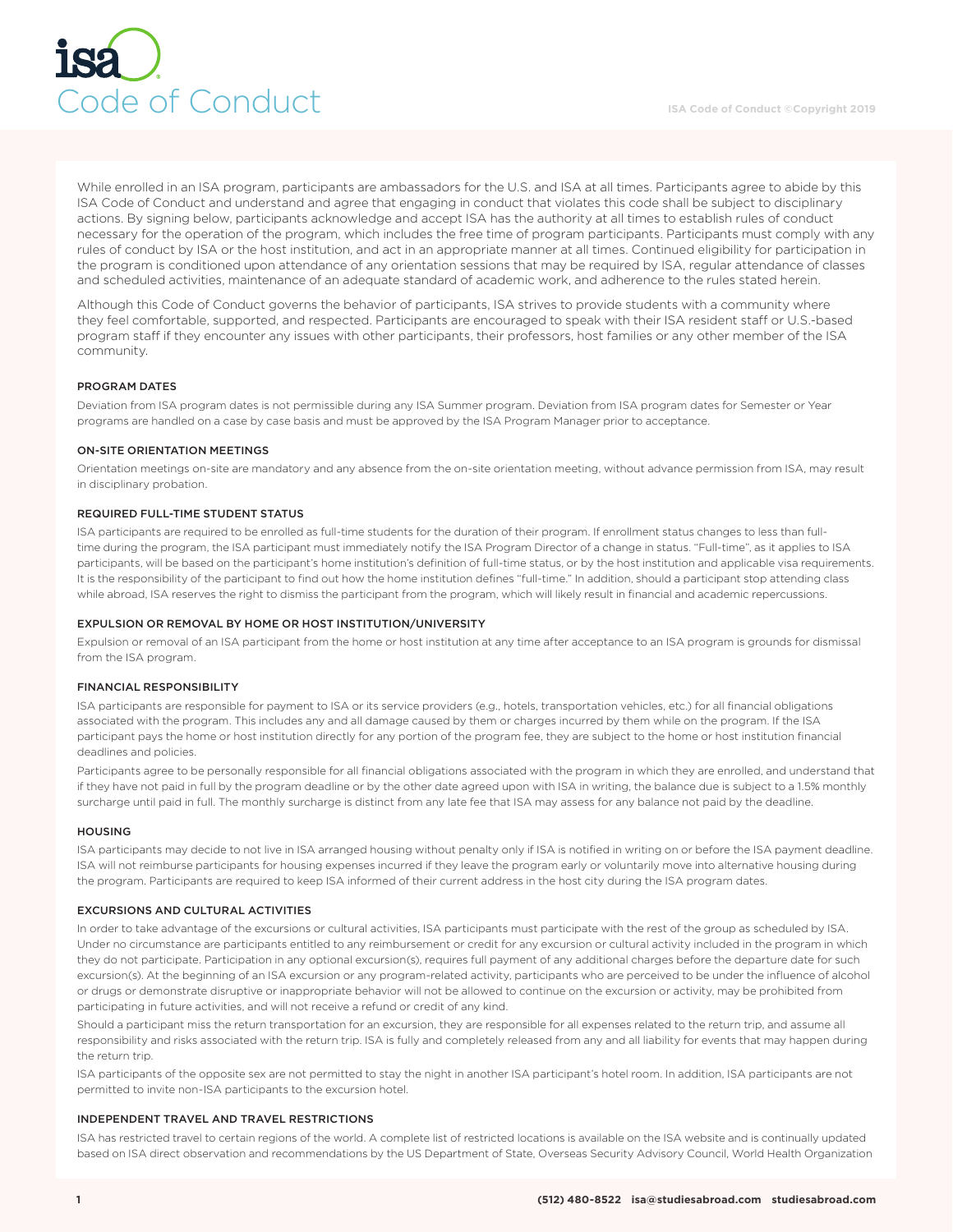reports, and expert consultation. While participating on an ISA program, participants must abide by all travel restrictions established by ISA. Violation of any ISA travel restriction is cause for dismissal from the ISA program, and will require an immediate return to the U.S. Participants understand that they are responsible for researching any region or country they plan on visiting outside of the host city, including health, safety and security concerns in that location. Even though a country or region does not appear on the travel restrictions list, this does not mean that the location is free of risk. ISA participants are required to inform ISA anytime they leave the host country, or travel outside of the program city. ISA participants are required to provide emergency contact information and must also update the program staff should their travel plans change, as so ISA can account for participants in the event of an emergency.

## WI-FI ACCEPTABLE USE POLICY

All users of the Wi-Fi system at an ISA office or ISA host residence facility must comply with this Acceptable Use Policy (AUP). This AUP is intended to prevent unacceptable uses of the Internet. ISA does not actively monitor the use of the Wi-Fi system under normal circumstances. Similarly, we do not exercise editorial control over or review the content of any Web site, electronic mail transmission, newsgroup or other material created or accessible through the Wi-Fi System. However, we may remove, block, filter or restrict by any other means materials that, in our sole discretion, may be illegal, may subject ISA to liability or may violate this AUP. ISA may cooperate with legal authorities and/or third parties in the investigation of any suspected or alleged crime or civil wrongdoing. Violation of this AUP may result in the suspension or termination of the user's access to the Wi-Fi system.

## CRIME VICTIM ASSISTANCE

If a participant is the victim of any crime while on the program, they should immediately contact the ISA Resident Director. Upon being notified of the incident, the Resident Director will accompany the participant to the hospital, if necessary, help the participant file a police report with the local authorities, notify the U.S. Embassy for additional support as needed, and refer the participant to counseling services available in the city. If a participant is the victim of any form of sexual misconduct including, but not limited to rape, and does not wish to report it to the ISA Resident Director or other ISA staff member, they are encouraged to seek help from a confidential resource. Confidential resources, such as counselors, can provide participants with information about support services and their options.

## SEXUAL MISCONDUCT

ISA does not tolerate any form of sexual misconduct including, but not limited to, stalking, relationship violence, sexual harassment, sexual assault or rape. Actionable under this policy are acts of unwelcome sexual advances; requests for sexual favors; vulgar, abusive, humiliating or threatening language or pictures; practical jokes; and other sexually inappropriate behavior. An attempt to commit an act of sexual misconduct or assisting or willfully encouraging an act is also considered a violation of this policy. Any violations of this policy may result in removal from ISA facilities or dismissal from the program. ISA participants who become aware of an act of sexual misconduct or who believe they have been subjected to sexual misconduct, are encouraged to seek help from the on-site Resident Director, ISA's Director of Health, Safety and Security, or a confidential resource of their choosing This policy applies to all members of the ISA community, including participants, staff and host families.

## ALCOHOL AND DRUG POLICY

ISA participants who are of legal age and choose to drink alcohol are responsible for their actions at all times. Excessive alcohol consumption is considered a violation of this policy. ISA prohibits consumption of alcohol by participants who are not of legal drinking age in the host country, as well as distribution of alcohol to participants who are not of legal drinking age or who are otherwise restricted. ISA prohibits consumption of alcohol or illegal drugs in any of its facilities, on any ISA sponsored transportation, or in any ISA sponsored hotel or accommodation. Alcohol or open containers found in ISA sponsored lodging will be the responsibility of all parties present, regardless of actual consumption, unless responsibility can be clearly attributed to a participant(s). Open containers of alcohol are not permitted in ISA participants' private quarters at their residence in the host country.

ISA participants are not allowed to buy, sell, use, or possess illegal drugs. "Illegal drugs" refers to drugs that are prohibited by law in either the U.S. and/ or the program's host country. Abuse or misuse of prescription drugs, including but not limited to combining with alcohol where contraindicated or otherwise used in violation of a physician's instructions, and use or distribution of prescription drugs by or to anyone other than the prescribed user, is prohibited. Excessive alcohol consumption or violating drug laws abroad may have very serious consequences including criminal penalties and/or jail time. The risk of accident and injury abroad is greatly increased by the use and abuse of alcohol or drugs.

#### COMPLIANCE WITH THE LAW OUTSIDE THE UNITED STATES

While abroad, ISA participants are subject to the foreign country's laws and regulations, which may differ significantly from those of the United States and may not afford the protections available under U.S. laws.

ISA strongly discourages ISA participants from engaging in any independently-arranged employment or conducting any business in the foreign country during the program, unless the participant possesses proper legal documentation and provides ISA with written proof of such authorization. ISA assumes no responsibility for a participant's independently-arranged employment while abroad, and ISA shall not be liable for insurance, legal aid, or assistance in connection with any issues arising out of or related to such employment.

ISA strongly discourages ISA participants from owning or operating vehicles while participating in the program. Traffic congestion, poor road quality, and different laws and regulations, civil and criminal, can make driving motor vehicles in foreign countries extremely hazardous. Insurance requirements and other financial responsibility laws vary from country to country. ISA assumes no responsibility for a participant's operation of a motor vehicle while abroad, and ISA shall not be liable for insurance, legal aid, or assistance in connection with any issues arising out of or related to motor vehicle operation.

Each foreign country has its own laws and standards of acceptable conduct, including dress, manners, morals, politics and behavior. Participant is responsible for abiding by all such laws and standards for each country to or through which they may travel. Should a participant develop legal problems with foreign nationals or foreign governments, it is their sole responsibility to attend to the matter at their own expense.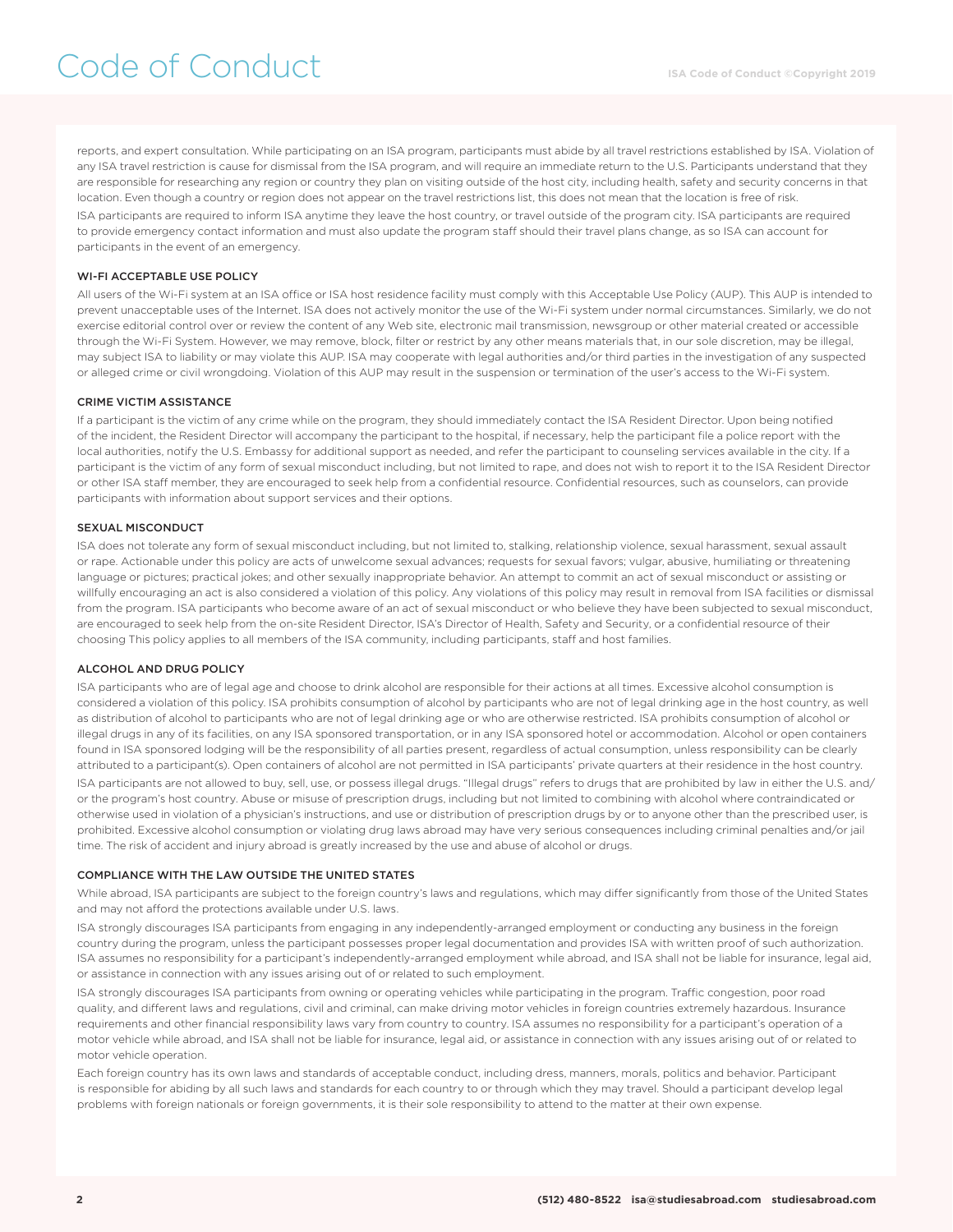# Code of Conduct

# PROHIBITED BEHAVIOR

ISA participants are prohibited from the following: Criminal behavior or violation of local laws; Bribery of ISA staff or other officials; Violation of residential guidelines or rules; Excessive absences; Behavior that is detrimental to their health, welfare, or safety or of others; Self-endangerment, including involvement in activities or behavior that could result in personal harm, including, but not limited to, frequenting dangerous places, association with criminals, prostitution, or repeated intoxication; Disruptive behavior; Disorderly, indecent, or obscene conduct, gestures, or actions; Violent, abusive or threatening language or behavior towards ISA staff, host university faculty, host family, housing staff, or participants; Unauthorized or illegal possession or use of a firearm or other dangerous weapon; Theft or vandalism; Participation in strikes, demonstrations, or other political gatherings; Property damage to ISA facilities, host university, housing, or hotels; Unauthorized use of or entry to any ISA or host institution facilities or equipment; Unauthorized access to, viewing, copying, or distribution of ISA records; Use of ISA equipment for any illegal purpose; Forgery or alteration of legal, government, or ISA-issued documents with the intent or purpose to defraud; Plagiarism, cheating, use of unauthorized materials, or engaging in access or distribution of confidential academic materials; Dishonesty; Falsification of personal records, including, but not limited to, any alteration of transcripts or grade reports, participant medical or other records, the application for admission, financial aid documents, or other documents required for participation in the ISA program; Conduct unbecoming an ISA participant including but not limited to violation of any ISA policies. Failure to notify ISA of any disciplinary or criminal matters, pending or otherwise. Prohibited behavior may result in immediate dismissal from the ISA program.

#### INCLUSION AND ADHERENCE TO ISA'S POLICIES AND GUIDELINES

In addition to the ISA Code of Conduct, participants are responsible for adhering to the policies and guidelines outlined in the program application and all forms included in the ISA Student Portal. This includes, but is not limited to, Program Contract; Academic Records, Policies and Guidelines; Medical History; and applicable housing contract(s).

If any information changes from what was reported by the participant on an ISA form, the participant is responsible for promptly informing ISA of those changes. ISA reserves the right to update the information included in this Code of Conduct and/or in any other ISA policy as included in the ISA Student Portal and ISA will notify participants of any relevant changes.

#### PROCEDURES IN THE EVENT OF A VIOLATION OF THE ISA CODE OF CONDUCT AND/OR OTHER ISA POLICIES

In the event of a violation of the Code of Conduct or any other ISA policies, there will be an investigation of the circumstances and the participant(s) involved may provide information to facilitate the investigation. The procedures are as follows:

ISA participants will be notified by an ISA staff member of any alleged violation(s) of this Code of Conduct or of any ISA policy. The program participant(s) and any other involved parties will have an opportunity to provide pertinent information, including any written statements from themselves or witnesses, regarding the incident. A report from the ISA on-staff will be sent to ISA Headquarters (in Austin, TX) for review. The report will be added to the participant's ISA file and may be shared with the participant's home and/or host university at the discretion of ISA.

#### ADMINISTRATIVE REVIEW PROCESS

The Resident Director and ISA's U.S.-based management, based on the available information, will make a decision regarding the consequences for violation of the Code of Conduct or other ISA policy, if any. Disciplinary action will be determined during this process. ISA participants will be notified in writing, as soon as practicable, of ISA's decision. Any disciplinary actions are effective once the participant has been notified, either verbally or in writing. In the case of serious misconduct involving health or safety, the ISA Resident Director has the sole discretion and authority to immediately dismiss any participant from their residence or the program. ISA, at its discretion, may notify the home or host institution of any serious misconduct involving health or safety.

#### DISCIPLINARY ACTIONS

Disciplinary actions can take a variety of forms, and can be issued in combination, depending on the violation in question. ISA at its sole discretion will determine what action, if any, to take for violation of the Code of Conduct or other ISA policy. ISA participants will not receive a refund or credit for missed activities or events as a result of any disciplinary actions. Such actions include but are not limited to the following:

Restitution: Payment of the cost to repair or replace any damage of personal property because of damage or theft.

Suspension or Loss of Privileges: ISA participant's privileges to use facilities or to participate in activities or events may be restricted for a designated period of time or completely withdrawn.

Housing Termination: ISA participant may be required to leave the ISA-arranged housing and obtain housing accommodations on their own and at their own expense.

Disciplinary Probation: ISA participant will be provided written notification of the terms and condition of the probationary restrictions imposed for violating the Code of Conduct or other ISA policy. Failure to comply with such restrictions or further violations during the remainder of the participant's ISA program may result in immediate dismissal from the program.

Dismissal: Permanent removal of the ISA participant from the ISA program.

## DISMISSAL POLICY

The Resident Director will warn ISA participants who are abusing the rules and are in danger of disciplinary actions; however, when the offense is serious enough to warrant dismissal, no warning shall be necessary. The Resident Director may place an ISA participant on probation for one week while ISA makes its final decision. The probation may require the ISA participant to find alternative housing at their own expense. During this probationary period, the ISA participant will be prohibited from participating in all ISA group activities. Dismissal from the ISA program shall not diminish or otherwise affect the ISA participant's obligation to make any and all payments to ISA. An ISA participant who is removed from the ISA program will receive a Dismissal Notification Form. As long as the form is signed by the participant they may appeal the decision within 48 hours. An ISA participant who is removed from the ISA program will receive no grades for course work in progress. In addition, the dismissed participant will not be entitled to a refund or credit for any fees paid, may be required to reimburse the home institution for all financial aid received and is responsible